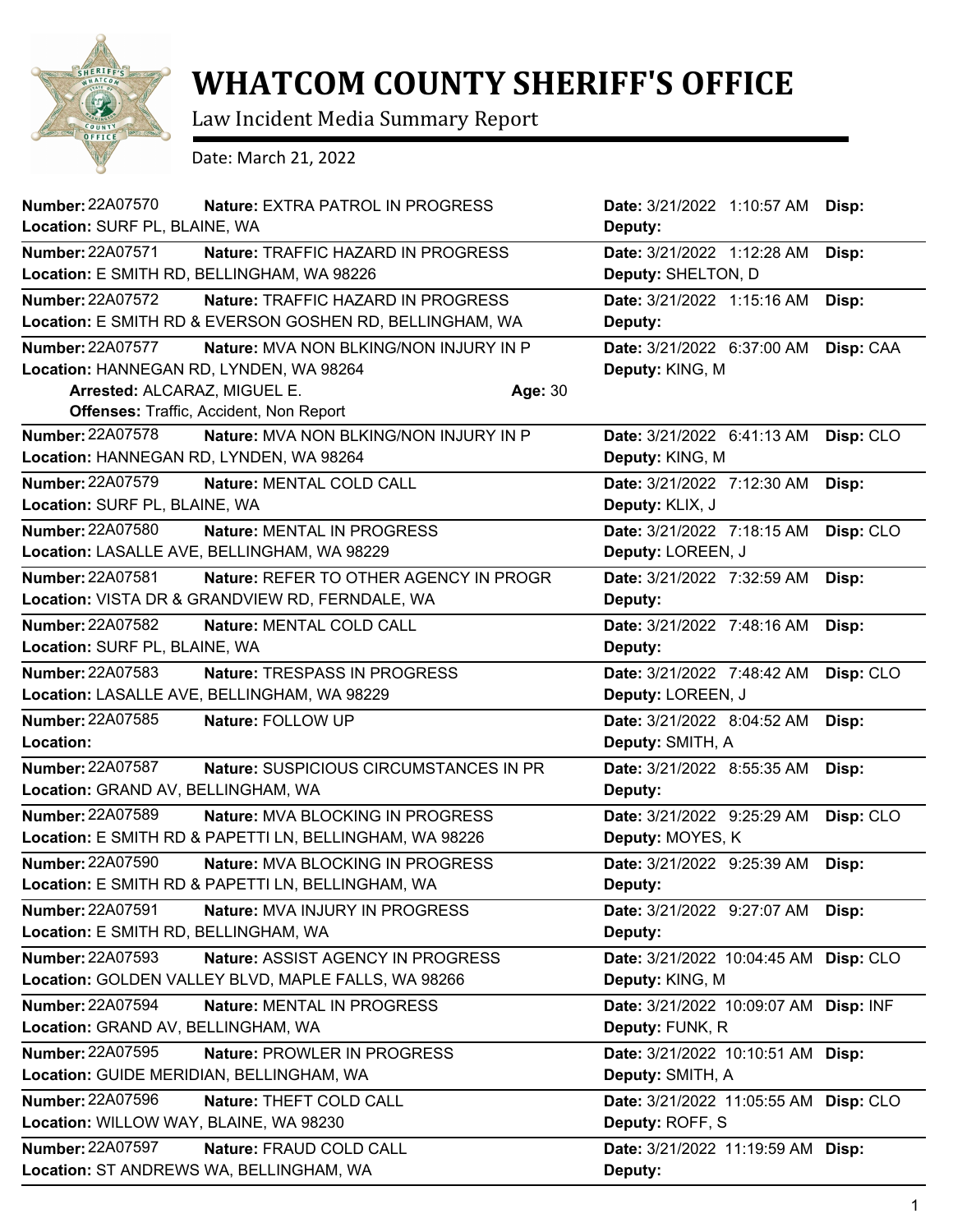| <b>Number: 22A07598</b>                   | Nature: HARASSMENT IN PROGRESS                          | Date: 3/21/2022 11:26:08 AM Disp: CLO |           |
|-------------------------------------------|---------------------------------------------------------|---------------------------------------|-----------|
|                                           | Location: TIMOTHY CT, BELLINGHAM, WA 98226              | Deputy: SMITH, A                      |           |
| <b>Number: 22A07599</b>                   | Nature: FOLLOW UP                                       | Date: 3/21/2022 11:34:07 AM Disp:     |           |
| Location: BROWN RD, FERNDALE, WA 98248    |                                                         | Deputy: GATES, K                      |           |
| <b>Number: 22A07600</b>                   | Nature: SEX CRIME NO RAPE COLD CALL                     | Date: 3/21/2022 11:36:59 AM Disp: CLO |           |
|                                           | Location: HALVERSTICK RD, LYNDEN, WA 98264              | Deputy: KING, M                       |           |
| <b>Number: 22A07601</b>                   | Nature: HARASSMENT IN PROGRESS                          | Date: 3/21/2022 11:46:04 AM Disp: CLO |           |
| Location: GOODWIN RD, EVERSON, WA 98247   |                                                         | Deputy: KING, M                       |           |
| <b>Number: 22A07602</b>                   | Nature: CUSTODIAL INTERFERENCE IN PROG                  | Date: 3/21/2022 11:45:01 AM Disp:     |           |
| Location: GOODWIN RD, EVERSON, WA         |                                                         | Deputy:                               |           |
| Number: 22A07603                          | Nature: KIN NOTIFICATION IN PROGRESS                    | Date: 3/21/2022 11:43:31 AM Disp:     |           |
| Location: H STREET RD, BLAINE, WA         |                                                         | Deputy: LARSONCOOLEY, B               |           |
| Number: 22A07604                          | Nature: WATCH FOR IN PROGRESS                           | Date: 3/21/2022 11:49:16 AM Disp:     |           |
| Location: STORR RD, FERNDALE, WA          |                                                         | Deputy:                               |           |
| Number: 22A07605                          | <b>Nature: DEATH INVESTIGATION IN PROGRES</b>           | Date: 3/21/2022 11:52:52 AM Disp: CLO |           |
| Location: PORTAL WAY, BLAINE, WA 98230    |                                                         | Deputy: ROFF, S                       |           |
| <b>Number: 22A07606</b>                   | Nature: WELFARE CHECK IN PROGRESS                       | Date: 3/21/2022 12:04:01 PM Disp:     |           |
| Location: GOODWIN RD, EVERSON, WA         |                                                         | Deputy:                               |           |
| Number: 22A07607                          | Nature: FOLLOW UP                                       | Date: 3/21/2022 12:20:41 PM Disp:     |           |
|                                           | Location: BRITTON CT & BRITTON RD, BELLINGHAM, WA 98226 | Deputy: MOYES, K                      |           |
| <b>Number: 22A07608</b>                   | Nature: HARASSMENT IN PROGRESS                          | Date: 3/21/2022 12:25:00 PM Disp:     |           |
| Location: JACKSON RD, BLAINE, WA          |                                                         | Deputy: ROFF, S                       |           |
| Number: 22A07609                          | Nature: VEHICLE PROWL COLD CALL                         | Date: 3/21/2022 12:26:52 PM Disp: CLO |           |
|                                           | Location: USCANDIA LN, POINT ROBERTS, WA 98281          | Deputy: LEACH, T                      |           |
|                                           |                                                         |                                       |           |
| Number: 22A07610                          | Nature: SUSPICIOUS PERSON IN PROGRESS                   | Date: 3/21/2022 12:30:39 PM Disp:     |           |
| Location: JACKSON RD, BLAINE, WA          |                                                         | Deputy:                               |           |
| Number: 22A07611                          | Nature: LITTERING COLD CALL                             | Date: 3/21/2022 12:41:14 PM Disp: CLO |           |
|                                           | Location: PELTIER DR, POINT ROBERTS, WA 98281           | Deputy: LEACH, T                      |           |
| Number: 22A07612                          | Nature: FOLLOW UP                                       | Date: 3/21/2022 12:49:57 PM Disp:     |           |
|                                           | Location: LAHTI DR & BEAZER RD, BELLINGHAM, WA 98226    | Deputy: MOYES, K                      |           |
| Number: 22A07613                          | Nature: DOMESTIC PHYSICAL IN PROGRESS                   | Date: 3/21/2022 12:52:07 PM Disp:     |           |
| Location: BIRCH BAY LYNDEN RD, BLAINE, WA |                                                         | Deputy: DAMON, T                      |           |
| Number: 22A07615                          | Nature: TRESPASS IN PROGRESS                            | Date: 3/21/2022 1:05:18 PM            | Disp:     |
| Location: BIRCH TERRACE DR, CUSTER, WA    |                                                         | Deputy: SMITH, A                      |           |
| Number: 22A07616                          | Nature: ASSAULT SIMPLE IN PROGRESS                      | Date: 3/21/2022 1:03:38 PM            | Disp:     |
| Location: BIRCH BAY LYNDEN RD, BLAINE, WA |                                                         | Deputy:                               |           |
| <b>Number: 22A07620</b>                   | Nature: SHOTS IN PROGRESS                               | Date: 3/21/2022 1:42:23 PM            | Disp: CLO |
| Location: TOTEM TRL, BELLINGHAM, WA 98226 |                                                         | Deputy: LOREEN, J                     |           |
| Number: 22A07622                          | Nature: ASSIST CITIZEN IN PROGRESS                      | Date: 3/21/2022 2:15:37 PM            | Disp:     |
| Location: NOOTKA LO, BLAINE, WA           |                                                         | Deputy: KLIX, J                       |           |
| <b>Number: 22A07623</b>                   | Nature: TRESPASS COLD CALL                              | Date: 3/21/2022 2:18:29 PM            | Disp: CLO |
|                                           | Location: GREENWOOD AVE, BELLINGHAM, WA 98225           | Deputy: MELLEMA, S                    |           |
| Number: 22A07625                          | Nature: WELFARE CHECK IN PROGRESS                       | Date: 3/21/2022 2:19:52 PM            | Disp:     |
| Location: TIMOTHY CT, BELLINGHAM, WA      |                                                         | Deputy: DAMON, T                      |           |
| <b>Number: 22A07626</b>                   | Nature: SENILE SUBJECT IN PROGRESS                      | Date: 3/21/2022 2:26:41 PM            | Disp: CLO |
| Location: ROB LEE DR, BLAINE, WA 98230    |                                                         | Deputy: HEYSTEK, L                    |           |
| <b>Number: 22A07627</b>                   | Nature: SUSPICIOUS PERSON IN PROGRESS                   | Date: 3/21/2022 2:27:13 PM            | Disp: CLO |